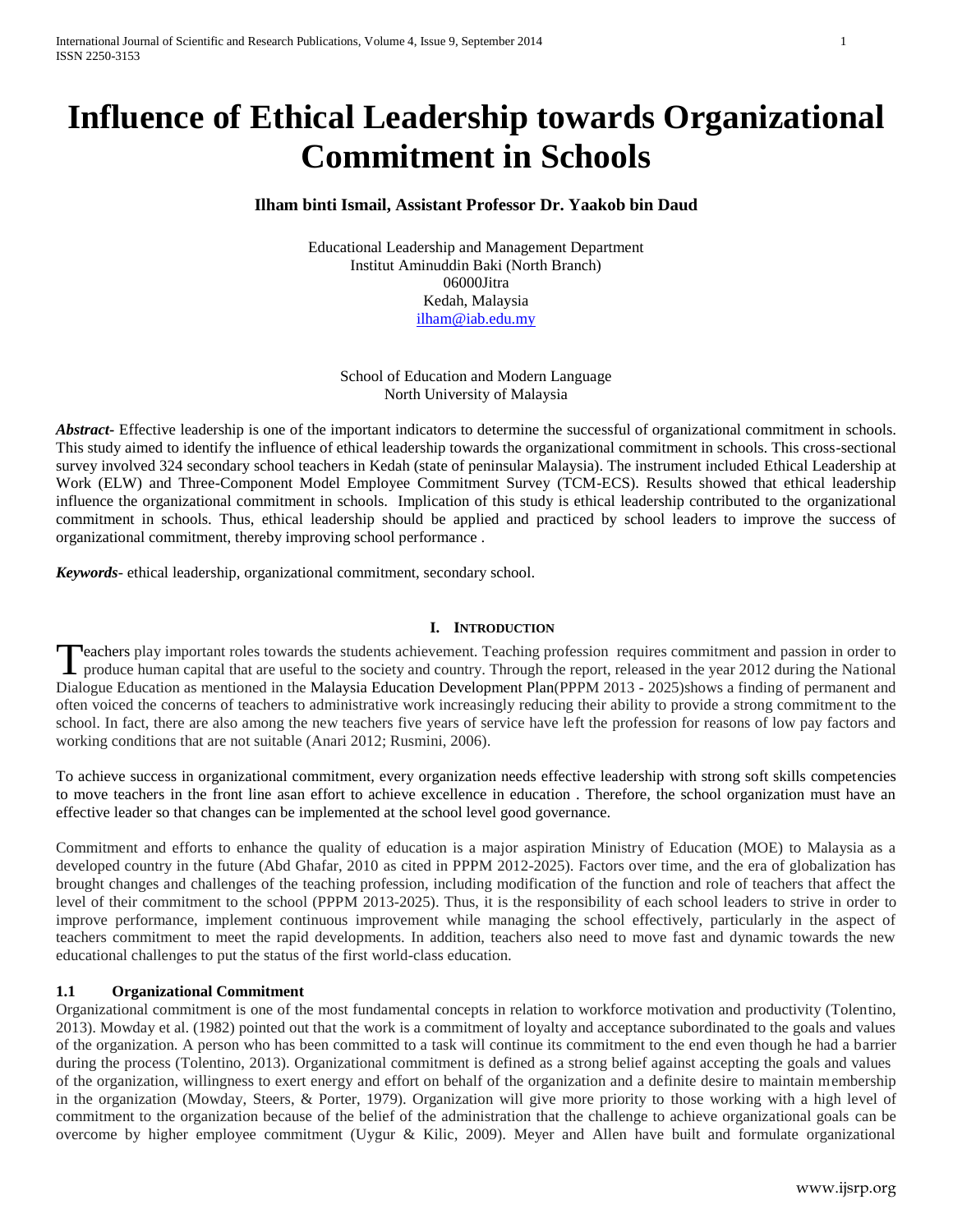commitment constructs comprising the affective dimension, continuous dimension and normative dimensions. These three dimensions are more accurately described as components or dimensions of organizational commitment.

According to Allen and Meyer (1990) there are three dimensions of organizational commitment. First, the affective component, refers to employees' emotional attachment to, identification with, and involvement in, the organization. Second, the continuance component refers to commitment based on the costs that employees associate with leaving the organization. Finally, the normative component refers to employees' feelings of obligation to remain with the organization.

## **1.2 Ethical Leadership**

In the discussion on the quality and outcomes of education, one important component that often gets attention is the question of leadership (Tengku Ahmad Badrul Shah & Nik Azida, 2010). The role of school leaders is very important to focus specifically on strategies to increase the level of teachers' commitment in order to ensure the quality and educational outcomes of school is always at a high level (Anderman, Belzer, & Smith, 1991). Ethical leadership is a means to improve themselves as followers will see and evaluate what is seen in a leader (Mohammed Faizal, Shahril, & Maszuria, 2009). Reviews by Handford and Leithwood (2013) found teachers trust to principals most influenced by practices such as effective leadership, consistency, reliability, openness, respect and integrity. These practices are likely to encourage teachers to be more committed to their careers.

Starting early 1990, the reform leadership and insistence on the need for ethical leadership became more apparent when the researchers began to pay more attention to the needs of this particularly in the public and private sector organizations (Yukl, Mahsud, Hassan, & Prussia, 2011). This is because ethical leader behaviour identified can be a role model for their followers to follow and emulate (White & Lean, 2008).

Brown, Treviño, & Harrison, (2005) define the ethical leadership as the demonstration of normatively appropriate conduct through personal actions and interpersonal relationships, and the promotion of such conduct to followers through two-way communication, reinforcement, and decision-making. According to Brown and Trevino (2006), ethical leadership is composed of two main aspects of individual moral and moral manager. Individual moral aspect refers to the personality characteristics of the leader as seen, the behaviour and decision-making process. The moral aspect of the manager refers to deliberate efforts by a leader to influence others (role models), guiding the ethical behaviour of followers such as communicating about ethical standards and discipline employees who demonstrate unethical behaviour. Thus, the combination of the individual aspects of moral and moral managers make ethical leadership style is seen in contrast to the style of leadership of others. This is because ethical leaders although become role models who exhibit personality and appropriate behaviour, also uses aspects of reward and punishment to stimulate ethical conduct among followers (Brown et al, 2005; Trevino, Brown, & Hartman, 2003).

# **1.3 Dimensions of Ethical Leadership**

There are seven dimensions of ethical leadership (Kalshoven, Den Hartog, & De Hoogh, 2011). First, fairness is seen as an important form of ethical leader behavior. Ethical leaders act with integrity and treat others fairly. They make principle and fair choices, are trustworthy and honest, do not practice favoritism, and take responsibility for their own actions (Brown et al., 2005; De Hoogh & Den Hartog, 2008; Treviño et al., 2003). Second, power sharing. Ethical leaders allow subordinates a say in decision making and listen to their ideas and concerns and also provide followers with voice (Brown et al, 2005; De Hoogh and Den Hartog, 2009). Sharing power also allows subordinates more control and makes them less dependent on their leaders (Yukl, 2006). Third, ethical leaders are transparent and engage in open communication which known as role clarification (Brown et al., 2005). Ethical leaders clarify responsibilities, expectations, and performance goals, so that subordinates' know what is expected from them and understand when their performance is up to par. Subordinates do not worry unnecessarily about unclear expectations and know how they can meaningfully contribute to meeting the unit's or organization's goals. An important one is people orientation or having a true concern for people(Trevino et al, 2003). The people orientation component in ethical leadership reflects genuinely caring about, respecting and supporting subordinates and where possible ensuring that their needs are met (Kanungo & Conger, 1993; Treviño et al., 2003).

Next, ethical guidance that ethical leader conveys standards regarding ethical conduct. Organizations and top management set rules, standards and codes of conduct, which provide guidelines for ethical behaviour and leaders can raise subordinates awareness of such guidelines, use rewards and punishments to hold subordinates responsible for their actions (Treviño et al., 2003). Next, ethical leaders concern for sustainability of stakeholders and society. In line with this, Kanungo and Mendonca (1996) argue that ethical leaders take the effects of their behavior on the surroundings into account, including the society and environment. Ferdig (2007) takes a responsibility point of view and argues that sustainable leaders act beyond their self-interests. Finally, integrity based on the behavioral integrity literature. Integrity behaviors are described as word-deed alignment or the extent to which what one says is in line with what one does.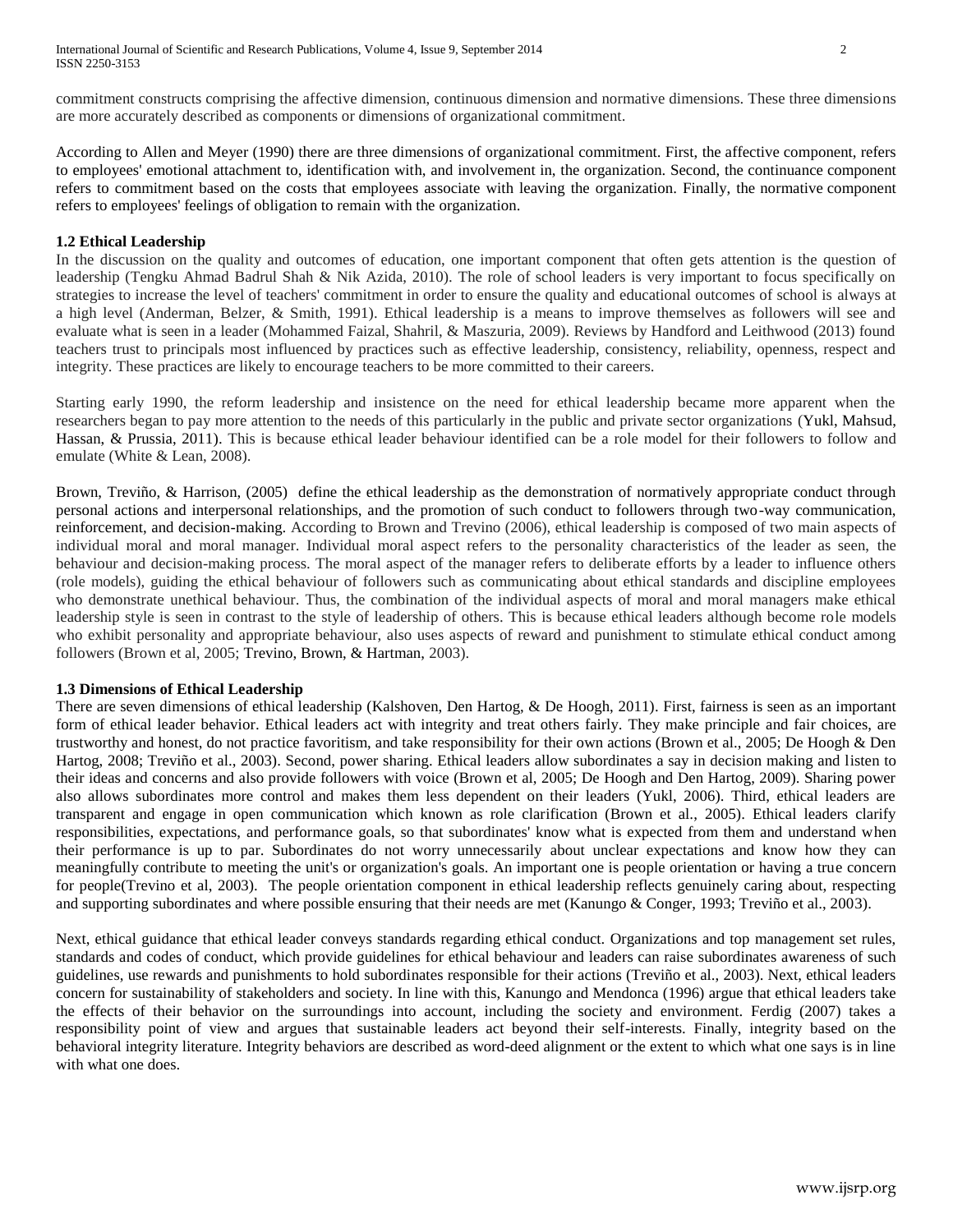## **1.4 Relationship between Ethical leadership and Organizational Commitment**

Kim, Tavitiyaman, and Kim (2009) conducted their study on hotel employees in Thailand and found the hotel manager who practice power sharing with employees are likely to encourage their employees to provide better service to the organization. Leaders who practice behavioral ethos of trust, distribute the power and the importance of leadership responsibilities with members also found has significant relationship with organizational commitment (Ghamrawi, 2011). In the school context, the study by Abg Hut (2005) and Zulkafli (2008) found that the level of power sharing between the leaders of the school with teachers remained at a low level and have an impact on the decline in the level of commitment of teachers.

Zhu, Norman, Peng, Riggio, & Sosik, (2012) in their study found that ethical leadership has a positive effect on increasing the organization's commitment to a higher level, especially in terms of perception of the sense of security among workers due to environmental disturbances. Moreover, ethical leadership is concerned with the work load, role conflict and employee stress, is significantly associated with retention of members in the organization (Malik, Waheed, & Khalil-ur-Rehman, 2010; Yousef, 2002). The findings by Alhyasat (2012) on workers in Jordan Press Foundation also shown that individuals who are in a climate of positive work ethic will lead to an increase in the level of individual commitment to the organization. In contrast, a study conducted by Putranta (2008) found that organizational climate encrusted ego significantly related to the difficulty of retaining staff who are committed to the organization.

#### **II. RESEARCHQUESTION**

The purpose of this paper is to identify the influence of ethical leadership towards organizational commitment in schools. More specifically, the purpose of this study is to identify the aspects of ethical leadership as a major contributor to the organizational commitment in schools.

## **III. METHODOLOGY**

The study was conducted by survey method using a questionnaire to collect information required from teachers of secondary schools Kedah state (peninsular Malaysia).Using of the questionnaire is a data collection tool that is used in a lot of school management and leadership studies. Questionnaires were able to collect detailed data, structured and standards. Measuring instrument is easily administered, saving time, energy, mind and money at the time of the data collection process is done (Sekaran & Bougie, 2009).

Sample consisted of 324 secondary school teachers in the Kedah state. Samples were selected by using random sampling technique. Only teachers who served two years and only taken into account as the sample for a period of two years is sufficient for a person to draw conclusions about the characteristics of the school to which he belongs (Sala, 2002) .

Ethical leadership is measured by using instrument Ethical Leadership at Work (ELW) developed by Kalshoven et al. (2011) and instrument and Three-Component Model Employee Commitment Survey (TCM-ECS) by Meyer and Allen (2004) was used to measure organizational commitment in schools. Ethical Leadership at Work (ELW) consists of 38 items and 18 items contained of TCM-ECS. It is divided into three parts, Part A (8 items) to obtain background information on teachers, Part B (38 items) to measure the ethical leadership and Section C (18 items) was designed to test the organizational commitment.

Data were analyzed using SPSS version 19. Descriptive statistics using percentage, mean and standard deviation. Multiple regression analysis is used to identify the aspects of ethical leadership as predictors of the organizational commitment in schools. Now it is the time to articulate the research work with ideas gathered in above steps by adopting any of below suitable approaches:

## **IV. FINDINGS**

# **Influence of Ethical Leadership On TheOrganizational Commitment in Schools**

Table 1 summarizes the results of multiple regression analysis used stepwise. R square is not statistically different from zero  $(R =$ 0.423;  $F = 9.032$ ;  $p \lt 0.05$ ) This finding suggests that ethical leadership positively and significantly influenced organizational commitment in school.

Based on Table 1, there are two dimensions of ethical leadership that become predictors for organizational commitment in schools, which is people orientation (t = 2.477, p<.05) and ethical guidance(  $t = 2.169$ , p<.05). The combination of predictor variables contributed 15.9 percent to the variance of organization commitment in school.

People orientation is the most significant dimension influencing organizational commitment ( $B = .202$ ,  $t = 2.477$ ) compared with the dimension of ethical guidance ( $B = .210$ ,  $t = 2169$ ).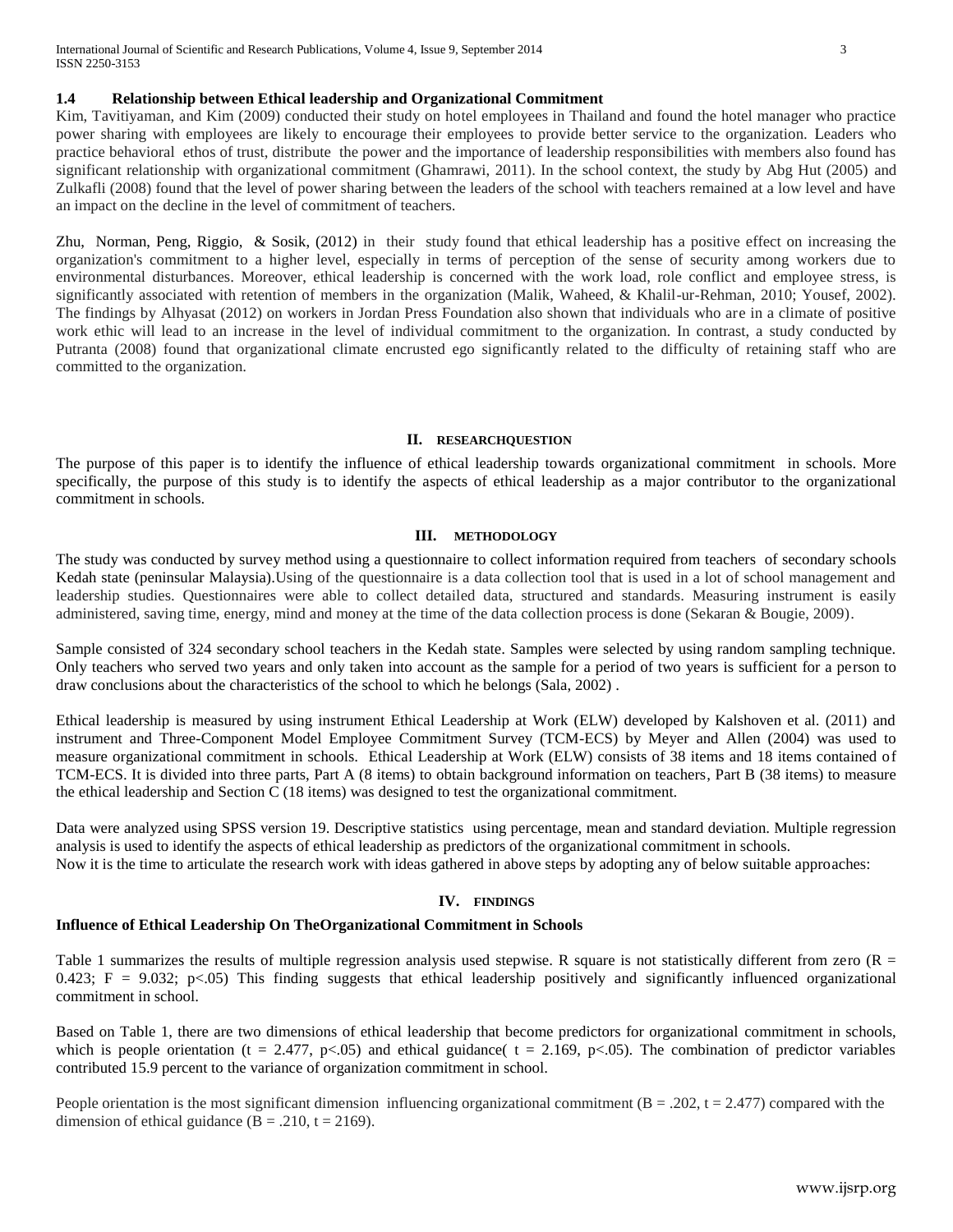International Journal of Scientific and Research Publications, Volume 4, Issue 9, September 2014 4 ISSN 2250-3153

Table 1

.

A summary of the results of multiple regression analysis dimensions Ethical Leadership on The Organizational Commitment

| <b>Predictors</b>          |                    | В                           | <b>Beta</b> |         | P    |
|----------------------------|--------------------|-----------------------------|-------------|---------|------|
| People orientation         |                    | .128                        | .202        | 2.477   | .014 |
| Fairness                   |                    | .009                        | .013        | .201    | .841 |
| Power sharing              |                    | .033                        | .037        | .590    | .556 |
| Concern for sustainability |                    | $-.053$                     | $-.078$     | $-.841$ | .401 |
| Ethical guidance           |                    | .170                        | .210        | 2.169   | .031 |
| Role clarification         |                    | .066                        | .083        | .888    | .375 |
| Integrity                  |                    | .029                        | .038        | .415    | .679 |
| $R = 0.423$                | R Square $= 0.179$ | Adjusted R Square = $0.159$ |             |         |      |

 $F = 9.032$   $P = .000$ 

# **V. DISCUSSION**

#### **Ethical Leadership Aspects To Predictors Organizational Commitment in Schools**

The results showed two dimensions of ethical leadership has a significant influence toward organizational commitment in schools, where the prioritize people orientation and ethical guidance. Predictor variables combined contribution of 15.9% to the variance of organizational commitment in schools. Thus, the results of this study could expand the ideas about the influence of ethical leadership as presented by Brown et al. (2005) and Knipper, (2012). With this, the aspects of ethical leadership arethe influence on organizational commitment in the school.

These findings are consistent with studies conducted by Becerra (2010), Fu and Deshpande (2011), Handford and Leithwood (2013). These findings are also in line with studies by Klein (2012), Neubert et al. (2013), Neubert et al. (2009), Tengku Ahmad Badrul Shah and Nik Azida (2010) who found that ethical leadership contributed greatly to the organizational commitment. Dimensions of peopleorientedare most significantly influenced by organizational commitment in school. This dimension explains that ethical leaders that is sincere in maintaining the well-being of teachers, welfare caring and considerate, will encourage teachers to feel more committed to the organization and feel the values of togetherness with their employer (Becerra, 2010; Othman & Wanlabeh, 2012; Vogel, 2012).

But when leaders do not behave professionally, unethical, incompetent, failing in social interaction and do not preserve the organization itwill create the impression that the leaders do not give support to the teachers (Klein, 2012; Othman & Wanlabeh, 2012). A failure of ethical leadership in providing this support will cause the teachers in difficulties to get recognition or they cannot challenge themselves to do more difficult tasks andfail in giving commitment in schools.

People orientation aspects shown by ethical leaders not only influence the teachers to be more committed to the organization but also to nourish the cultural autonomy of the teachers themselves. Teachers also can develop their own ethical standards without being influenced by others, confident acting on moral beliefs and the courage to defend their confidence (Becerra, 2010; Bogler & Nir, 2012).

Ethical leaders will always promote ethical policies, procedures, reporting processes and decisions making before implementing policies. This is in line with the concept of ethics proposed by Brown et al. (2005) in which the leader is responsible for setting the agenda ethical organization, show the influence of the top and act as role models who adhere to ethical standards in an effort to improve corporate governance practices in an ethical (Mayer, Kuenzi, Greenbaum, Bardes, & Bombie, 2009). Thus, in the end will be able to create the foundation of confidence among teachers and can guide and encourage them to follow the leaders and eventually led to the success of organizational commitment.

#### **VI. CONCLUSION**

Overall, the findings demonstrate that ethical leadership plays an important role in improving the organizational commitment in schools. Therefore, school leaders in Malaysia should be given adequate exposure and training to improve their ethical leadership in order to implement more effective management toward organizational commitment in schools. To achieve the transformation agenda of education, aspects of ethical leadership and organizational commitment should be given due attention.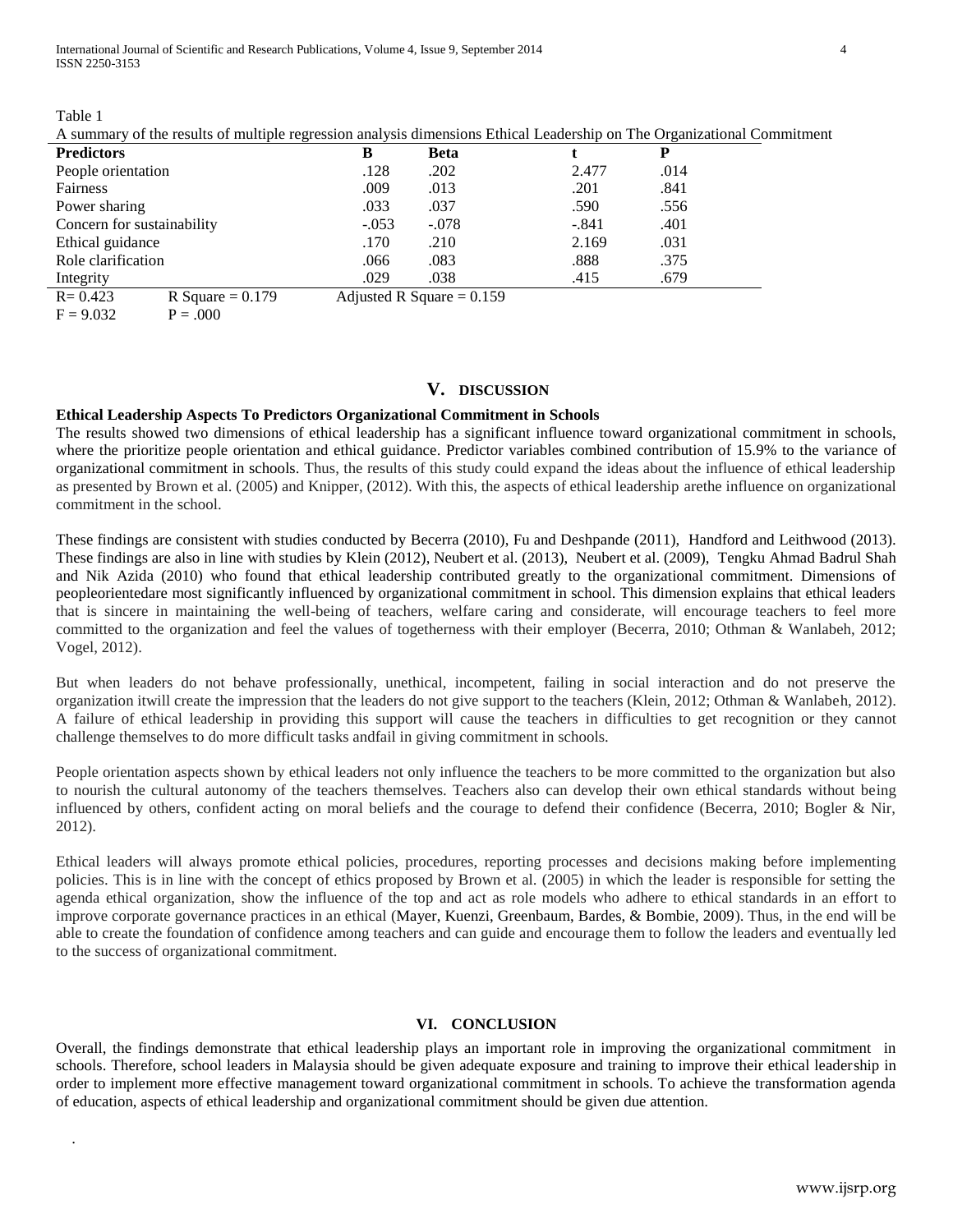**REFERENCES** 

- [1] Abg Hut bin Abang Engkeh. (2005). Penyertaan guru dalam membuat keputusan pengurusan sekolah dan hubungannya dengan komitmen organisasi di kalangan guru-guru sekolah menengah di Kedah. Tesis PhD yang tidak diterbitkan: Universiti Sains Malaysia.
- [2] Alhyasat, K. M. K. (2012). The role of Islamic work ethics in developing organizational citizenship behavior at the Jordanian Press Foundations. *Journal of Islamic Marketing*, *3*(2), 139–154.
- [3] Allen, N. J., & Meyer, J. P. (1990). The measurement and antecedents of affective, continuance and normative commitment to the organization. *Journal of Occupational Pcychology*, *63*, 1–18.
- [4] Anari, N. N. (2012). Teachers: emotional intelligence, job satisfaction, and organizational commitment. *Journal of Workplace Learning*, *24*(4), 256–269.
- [5] Anderman, E., Belzer, S., & Smith, J. (1991). Teacher commitment and job satisfaction: The role of school culture and principal leadership. Paper presented at the meeting of the American Educational Research Association, Chicago, IL.
- [6] Becerra, C. E. C. (2010). *The educational practice of ethical leaders: A case study of Chilean school leaders*. Tesis master yang tidak diterbitkan. University of Waikato.
- [7] Bogler, R., & Nir, A. E. (2012). The importance of teachers' perceived organizational support to job satisfaction: What's empowerment got to do with it? *Journal of Educational Administration*, *50*(3), 287–306.
- [8] Brown, M. E., & Treviño, L. K. (2006). Ethical leadership: A review and future directions. *The Leadership Quarterly*, *17*(6), 595–616. doi:10.1016/j.leaqua.2006.10.004
- [9] Brown, M. E., Treviño, L. K., & Harrison, D. A. (2005). Ethical leadership: A social learning perspective for construct development and testing. *Organizational Behavior and Human Decision Processes*, *97*(2), 117–134.
- [10] De Hoogh, A. H. B., & Den Hartog, D. N. (2008). Ethical and despotic leadership , relationships with leader ' s social responsibility , top management team effectiveness and subordinates ' optimism : A multi-method study. *The Leadership Quarterly*, *19*, 297–311. doi:10.1016/j.leaqua.2008.03.002
- [11] De Hoogh, A. H. B., & Den Hartog, D. N. (2009). Ethical leadership: The positive and responsible use of power. In D. Tjsovold, & B. Van Knippenberg (Eds.),. In *Power and Interdependence in Organizations.* (pp. 338–354). Cambridge, UK: Cambridge University Press.
- [12] Ferdig, M. (2007a). Sustainability leadership: Co-creating a sustainable future. *Journal of Change Management*, *7*(1), 25–35.
- [13] Fu, W., & Deshpande, S. P. (2011). Antecedents of organizational commitment in a Chinese construction company. *Journal of Business Ethics*, *109*(3), 301–307.
- [14] Ghamrawi, N. (2011). Trust me: Your school can be better--a message from teachers to principals. *Educational Management Administration & Leadership*, *39*(3), 333–348.
- [15] Handford, V., & Leithwood, K. (2013). Why teachers trust school leaders. *Journal of Educational Administration*, *51*(2), 1–33.
- [16] Kalshoven, K., Den Hartog, D. N., & De Hoogh, A. H. B. (2011). Ethical leadership at work questionnaire (ELW): Development and validation of a multidimensional measure. *The Leadership Quarterly*, *22*(1), 51–69.
- [17] Kanungo, R. N., & Conger, J. A. (1993). Promoting altruism as a corporate goal. *The Academy of Management of Executive*, *7*, 37–48.
- [18] Kanungo, R. N., & Mendonca, M. (1998). Ethical Leadership in Three Dimensions. *Journal of Human Values*, *4*(2), 133–148.
- [19] Kim, H. J., Tavitiyaman, P., & Kim, W. G. (2009). The effect of management commitment to service on employee service behaviors: The mediating role of job satisfaction. *Journal of Hospitality & Tourism Research*, *33*(3), 369–390.
- [20] Klein, J. (2012). The open-door policy: Transparency minimizes conflicts between school principals and staff. *International Journal of Educational Management*, *26*(6), 550–564.
- [21] Knipper, R. M. (2012). Supervisory ethical leadership : How does it affect employee work Engagement? The mediating role of psychological safety. Tesis master yang tidak diterbitkan. Maastricht University.
- [22] Pelan Pembangunan Pendidikan Malaysia 2013-2025. (2012).
- [23] Malik, O. F., Waheed, A., & Khalil-Ur-Rehman. (2010). The mediating effects of job satisfaction on role stressors and affective commitment. *International Journal of Business and Management*, *5*(11), 223–235.
- [24] Mayer, D. M., Kuenzi, M., Greenbaum, R., Bardes, M., & Bombie, R. (2009). How low does ethical leadership flow? Test of a trickle-down model. *Organizational Behavior and Human Decision Processes*, *108*(1), 1–13.
- [25] Meyer, J. P., & Allen, N. J. (2004). TCM employee commitment survey academic users guide 2004.
- [26] Mowday, R. T., Porter, L. Y., & Steers, R. M. (1982). Employee-organization linkages: The psychology of commitment, absenteeism, and turnover. New York: Academy Press.
- [27] Mowday, R. T., Steers, R. M., & Porter, L. Y. (1979). The measurement of organizational commitment. *Journal of Vocational Behavior*, *14*(2), 224–247.
- [28] Muhammad Faizal A. Ghani, ..., Shahril Hj. Marzuki, ...., & Maszuria Adam, ... (2009). First Regional Conference On Educational Leadership and Management. In *Kajian mengenai kepimpinan moral pengetua di sekolah menengah di daerah Johor Bahru, Johor*.
- [29] Neubert, M. J., Carlson, D. S., Kacmar, K. M., Roberts, J. A., & Chonko, L. B. (2009). The virtuous influence of ethical leadership behavior: Evidence from the field. *Journal of Business Ethics*, *90*(2), 157–170.
- [30] Neubert, M. J., Wu, C., & Roberts, J. A. (2013). The Influence of Ethical Leadership and Regulatory Focus on Employee Outcomes. *Business Ethics Quarterly*, *23*(2), 269–296. doi:10.5840/beq201323217
- [31] Othman, A., & Wanlabeh, N. (2012). Teachers ' perspectives on leadership practices and motivation in Islamic Private schools , Southern Thailand. *Asian Education and Development Studies*, *1*(3).
- [32] Putranta, M. P. (2008). *The relationships between ethical climates , ethical ideology , and organisational commitment*. Tesis PhD yang tidak diterbitkan: University of Notre Dame Australia.
- [33] Rusmini bt. Ku Ahmad. (2006). Hubungan antara kepimpinan, komitmen guru, kompetensi guru, amalan-amalan terbaik dan keberkesanan sekolah. Tesis PhD yang tidak diterbitkan: Universiti Utara Malaysia.
- [34] Sala, F., (2002). *Emotional Competency Inventory (ECI): Technical Manual*. HayGroup, McClelland Centre for Research and Innovation
- [35] Sekaran, U., & Bougie, R. (2009). *Research methods for business: A skill-building approach* (5th ed.). New York: John Wiley & Sons, Inc.
- [36] Tengku Ahmad Badrul Shah B. Raja Hussin, ., & Nik Azida bt. Abd Ghani. (2010). Prosiding seminar transformasi pendidikan teknikal MyTEDT 10'. In *Pengaruh kepimpinan etika ketua jabatan terhadap penglibatan kerja pensyarah dan peranan tanggapan sokongan organisasi* (pp. 272–279).
- [37] Tolentino, R. C. (2013). Organizational commitment and job performance of the academic and administrative personnel. *International Journal of Information Technology and Business Management*, *15*(1).